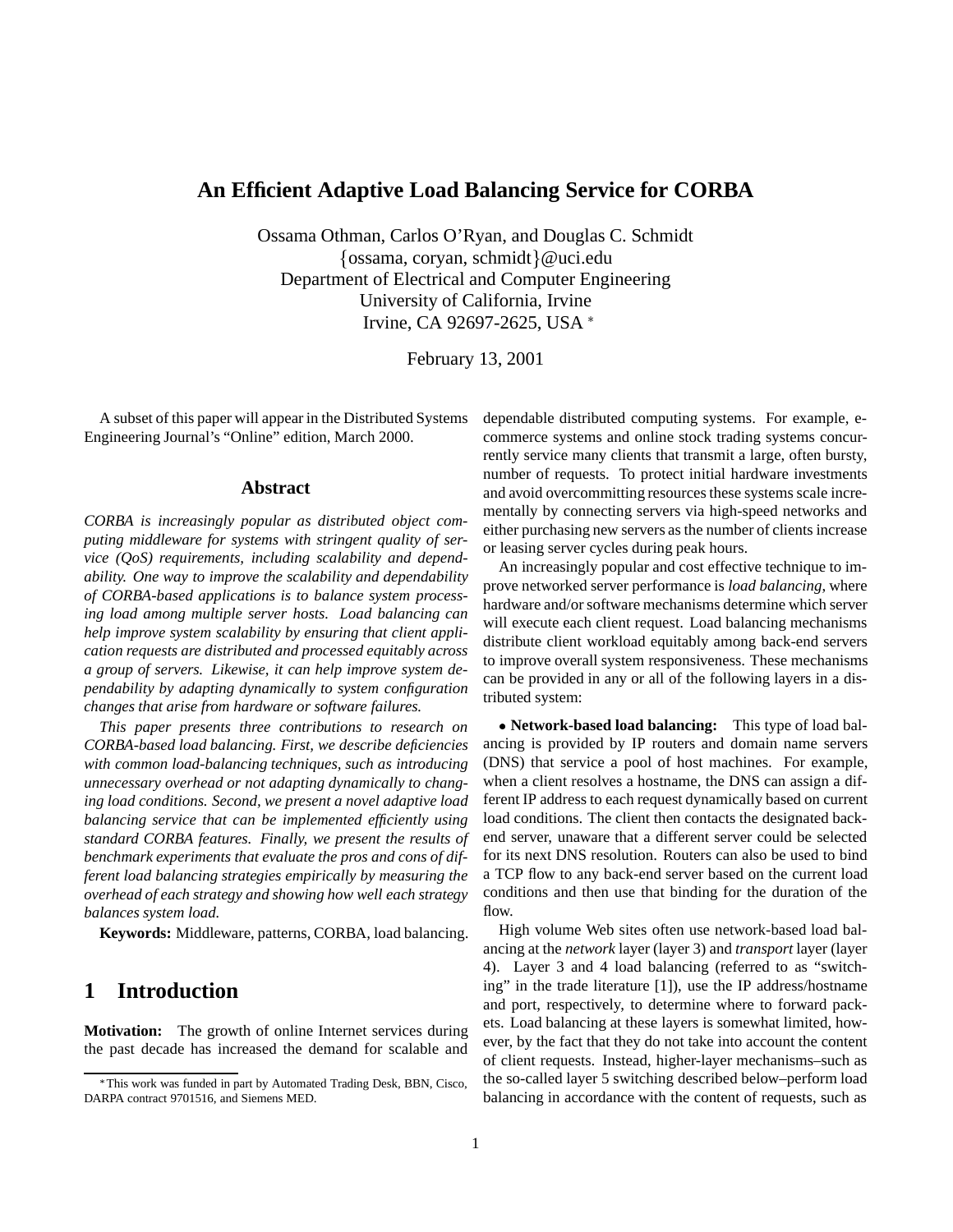pathname information within a URL.

 **OS-based load balancing:** This type of load balancing is provided by distributed operating systems via *clustering*, *load sharing*1, and *process migration* [2] mechanisms. Clustering is a cost effective way to achieve high-availability and high-performance by combining many commodity computers to improve overall system processing power. Processes can then be distributed transparently among computers in the cluster.

Clusters generally employ load sharing and process migration. Balancing load across processors–or more generally across network nodes–can be achieved via *process migration* mechanisms [3], where the state of a process is transferred between nodes. Transferring process state requires significant platform infrastructure support to handle platform differences between nodes. It may also limit applicability to programming languages based on virtual machines, such as Java.

 **Middleware-based load balancing:** This type of load balancing is performed in middleware, often on a per-session or per-request basis. For example, layer 5 switching [1] has become a popular technique to determine which Web server should receive a client request for a particular URL. This strategy also allows the detection of "hot spots," *i.e.*, frequently accessed URLs, so that additional resources can be allocated to handle the large number of requests for such URLs.

This paper focuses on another type of middleware-based load balancing supported by *object request brokers* (ORBs), such as CORBA [4]. ORB middleware allows clients to invoke operations on distributed objects without concern for object location, programming language, OS platform, communication protocols and interconnects, and hardware [5]. Moreover, ORBs can determine which client requests to route to which object replicas on which servers.

Middleware-based load balancing can be used in conjunction with the specialized network-based and OS-based load balancing mechanisms outlined above. It can also be applied on top of commodity-off-the-shelf (COTS) networks and operating systems, which helps reduce cost. In addition, middleware-based load balancing can provide semanticallyrich customization hooks to perform load balancing based on a wide range of application-specific load balancing conditions, such as run-time I/O vs. CPU overhead conditions.

**CORBA load balancing example:** To illustrate the benefits of middleware-based load balancing, consider the CORBAbased online stock trading system shown in Figure 1. A distributed online stock trading system creates sessions through which trading is conducted. This system consists of multiple



Figure 1: A Distributed Online Stock Trading System

back-end servers–called *replicas*–that process session creation requests sent by clients over a network. A replica is an object that can perform the same tasks as the original object. Server replicas that perform the same operations can be grouped together into *back-end server groups*, which are also known as *replica groups* or *object groups*.

For the example in Figure 1, a *session factory* [6] is replicated in an effort to reduce the load on any given factory. The load in this case is a combination of (1) the average number of session creation requests per unit time and (2) the total amount of resources employed currently to create sessions at a given location. Loads are then balanced across all replicas in the session factory replica group. The replicas need not reside at the same location.

The sole purpose of session factories is to create stock trading sessions. Therefore, factories need not retain state, *i.e.*, they are *stateless*. Moreover, in this type of system client requests arrive dynamically–not deterministically–and the duration of each request many not be known *a priori*.

These conditions require that the distributed online stock trading system be able to redistribute requests to replicas dynamically. Otherwise, one or more replicas may potentially become overloaded, whereas others will be underutilized. In other words, the system must *adapt* to changing load conditions. In theory, applying adaptivity in conjunction with multiple back-end servers can

• Increase the scalability and dependability of the system;

<sup>1&</sup>quot;Load sharing" should not be confused with "load balancing," *e.g.*, processing resources can be *shared* among processors but not necessarily *balanced*.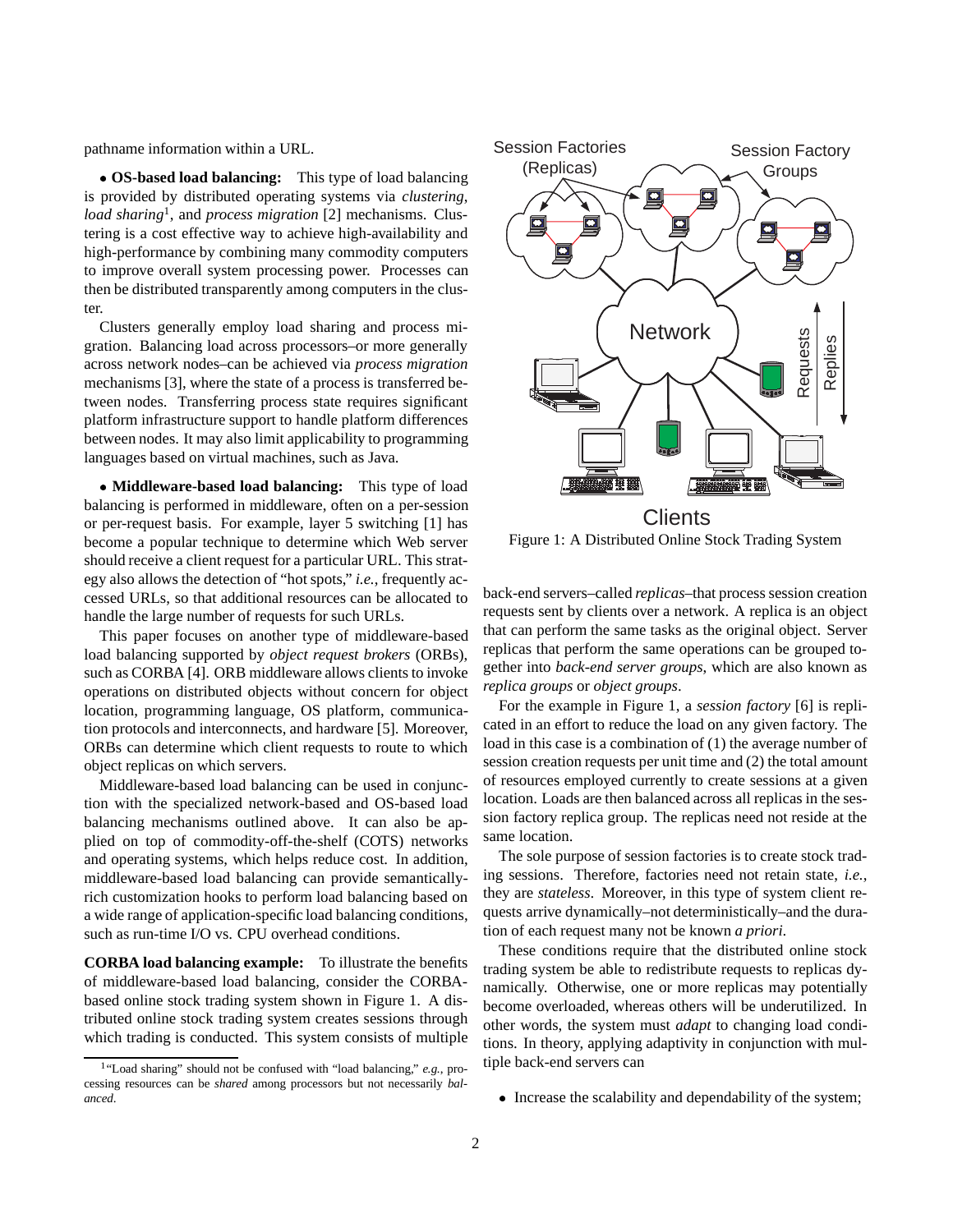- Reduce the initial investment when the number of clients is small; and
- Allow the system to scale up gracefully to handle more clients and processing workload in larger configurations.

In practice, achieving this degree of scalability and dependability requires a sophisticated load balancing service. Ideally, this service should be transparent to existing online stock trading components. Moreover, if incoming requests arrive dynamically, a load balancing service may not benefit from *a priori* QoS specifications, scheduling, or admission control and must therefore adapt dynamically to changes in run-time conditions.

The CORBA load balancing service described in this paper fulfills the needs of applications with high scalability requirements, such as the online stock trading system described above. In contrast, neither the network-based nor OS-based load balancing solutions provide as straightforward, portable, and economical a means of adapting load balancing decisions based on application-level request characteristics, such as content and duration.

**Paper organization:** The remainder of this paper is organized as follows: Section 2 outlines the pros and cons of alternative load balancing architectures; Section 3 evaluates the performance of alternative load balancing strategies empirically; Section 4 compares our adaptive middleware-based load balancing service with related work; and Section 5 presents concluding remarks.

# **2 Overview of Alternative CORBA Load Balancing Strategies and Architectures**

In this section we describe a variety of strategies and architectures for devising CORBA load balancing services.

#### **2.1 Load Balancing Strategies**

There are various strategies for designing CORBA load balancing services. These strategies can be classified along the following orthogonal dimensions:

**Client binding granularity:** A load balancer *binds* a client request to a replica each time a load balancing decision is made. Specifically, a client's requests are bound to the replica selected by the load balancer. Client binding mechanisms include GIOP LOCATION FORWARD messages, modified standard CORBA services, or *ad hoc* proprietary interfaces. Regardless of the mechanism, client binding can be classified according to its granularity, as follows:

- *Per-session* Client requests will continue to be forwarded to the same replica for the duration of a *session*2, which is usually defined by the lifetime of the client [7].
- *Per-request* Each client request will be forwarded to a potentially different replica, *i.e.*, bound to a replica each time a request is invoked.
- *On-demand* Client requests can be re-bound to another replica whenever deemed necessary by the load balancer. This design forces a client to send its requests to a different replica than the one it is sending requests to currently.

**Balancing policy:** When designing a load balancing service it is important to select an appropriate algorithm that decides which replica will process each incoming request. For example, applications where all requests generate nearly identical amounts of load can use a simple round-robin algorithm, while applications where load generated by each request cannot be predicted in advance may require more advanced algorithms. In general, load balancing policies can be classified into the following categories:

- *Non-adaptive* A load balancer can use non-adaptive policies, such as a simple round-robin algorithm or a randomization algorithm, to select which replica will handle a particular request.
- *Adaptive* A load balancer can use adaptive policies that utilize run-time information, such as the amount of idle CPU available on each back-end server, to select the replica that will handle a particular request.

### **2.2 Load Balancing Architectures**

By combining the strategies described above in various ways, it is possible to create the alternative load balancing architectures described below. In the ensuing discussion, we evaluate the pros and cons of these strategies *qualitatively*. Section 3 then evaluates these different strategies *quantitatively*.

**Non-adaptive per-session architectures:** One way to design a CORBA load balancer is make to the load balancer select the target replica when a client/server session is first established, *i.e.*, when a client obtains an object reference to a CORBA object–namely the replica–and connects to that object, as shown in Figure 2.

Note that the balancing policy in this architecture is *nonadaptive* since the client interacts with the same server to which it was directed originally, regardless of that server's load conditions. This architecture is suitable for load balancing

<sup>2</sup>In the context of CORBA, a *session* defines the period of time during which a client is connected to a given server for the purpose of invoking remote operations on objects in that server.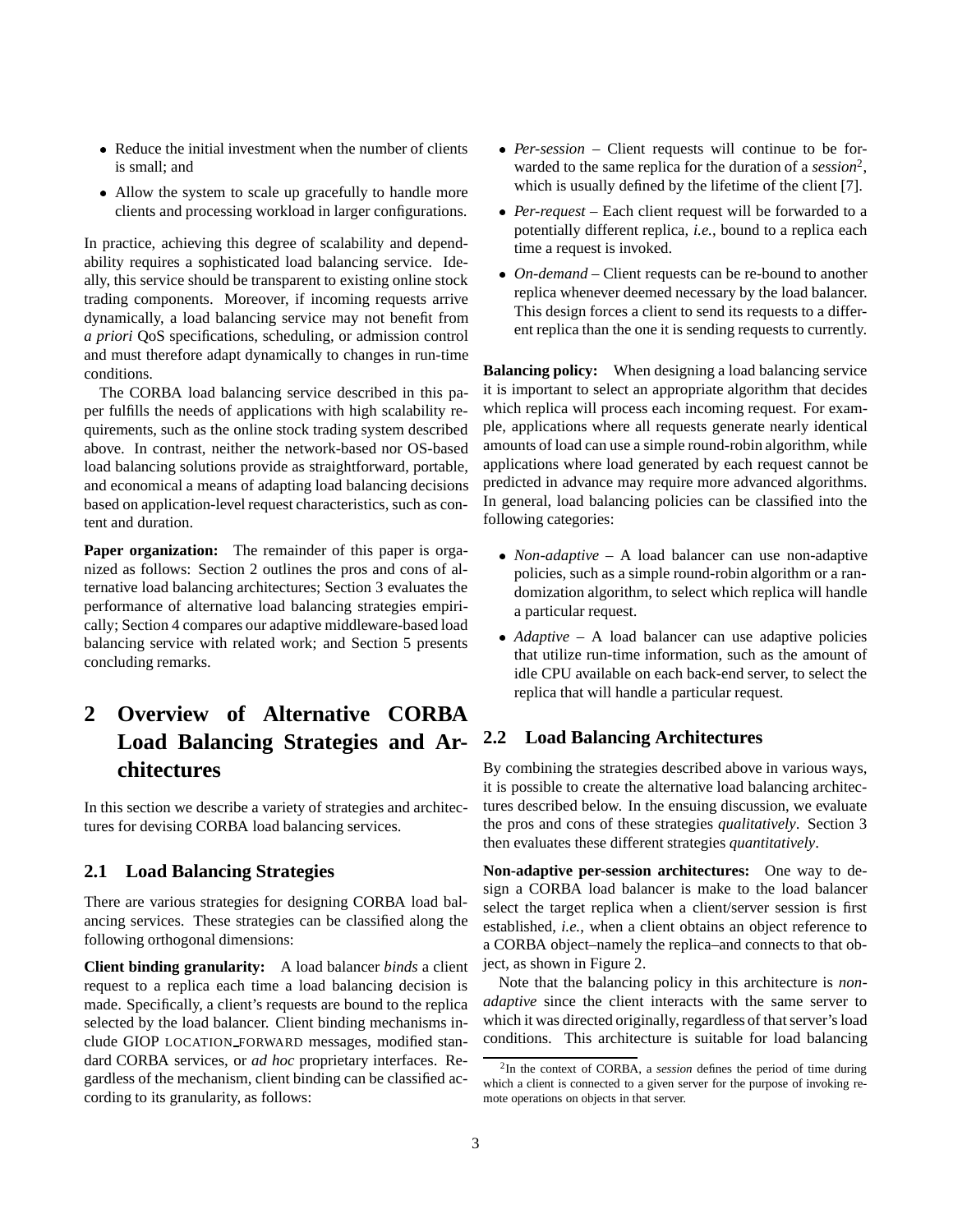

Figure 2: A Non-Adaptive Per-Session Architecture

policies that implement round-robin or randomized balancing algorithms.

Different clients can be directed to different object replicas by either using (1) a middleware activation daemon, such as a CORBA Implementation Repository [8] or (2) a lookup service, such as the CORBA Naming or Trading service. For example, Orbix [9] provides an extension to the CORBA Naming Service that returns references to object replicas in either a random or round-robin order.

Load balancing services based on a per-session client binding architecture can satisfy requirements for application transparency, increased system dependability, minimal overhead, and CORBA interoperability. The primary benefit of persession client binding is that it incurs less run-time overhead than the alternative architectures described below.

Non-adaptive per-session architectures do not, however, satisfy the requirement to handle *dynamic* client operation request patterns adaptively. In particular, forwarding is performed only when the client binds to the object, *i.e.*, when it invokes its first request. Overall system performance may suffer, therefore, if multiple clients that impose high loads are bound to the same server, even if other servers are less loaded. Unfortunately, non-adaptive per-session architectures have no provisions to reassign their clients to available servers.

**Non-adaptive per-request architectures:** A non-adaptive per-request architecture shares many characteristics with the non-adaptive per-session architecture. The primary difference is that a client is bound to a replica *each time* a request is invoked in the non-adaptive per-request architecture, rather than *just once* during the initial request binding. This architecture has the disadvantage of degrading performance due to increased communication overhead, as shown in Section 3.2.

**Non-adaptive on-demand architectures:** Non-adaptive on-demand architectures have the same characteristics as their per-session counterparts described above. However, non-adaptive on-demand architectures allow re-shuffling of client bindings at an arbitrary point in time. Note that run-time information, such as CPU load, is not used to decide when to rebind clients. Instead, clients could be re-bound at regular time intervals, for example.

**Adaptive per-session architecture:** This architecture is similar to the non-adaptive per-session approach. The primary difference is that an adaptive per-session can use runtime load information to select the replica, thereby alleviating the need to bind new clients to heavily loaded replicas. This strategy only represents a slight improvement, however, since the load generated by clients can change after binding decisions are made. In this situation, the adaptive on-demand architecture offers a clear advantage since it can respond to dynamic changes in client load.

**Adaptive per-request architectures:** A more adaptive request architecture for CORBA load balancing is shown in Figure 3. This design introduces a front-end server, which is a



Figure 3: An Adaptive Per-request Architecture

proxy [10] that receives all client requests. In this case, the "front-end server" is the load balancer. The load balancer selects an appropriate back-end server replica in accordance with its load balancing policy and forwards the request to that replica. The front-end server proxy waits for the replica's reply to arrive and then returns it to the client. Informational messages–called *load advisories*–are sent from the load balancer to replicas when attempting to balance loads. These advisories cause the replicas to either accept requests or redirect them back to the load balancer.

The primary benefit of an adaptive request forwarding architecture is its potential for greater scalability and fairness. For example, the front-end server proxy can examine the current load on each replica before selecting the target of each request, which may allow it to distribute load more equitably. Hence, this forwarding architecture is suitable for use with adaptive load balancing policies.

Unfortunately, this architecture can also introduce excessive latency and network overhead because each request is processed by a front-end server. Moreover, two new network messages are introduced:

- 1. The request from the front-end server to the replica; and
- 2. The corresponding reply from the back-end server (replica) to the front-end server.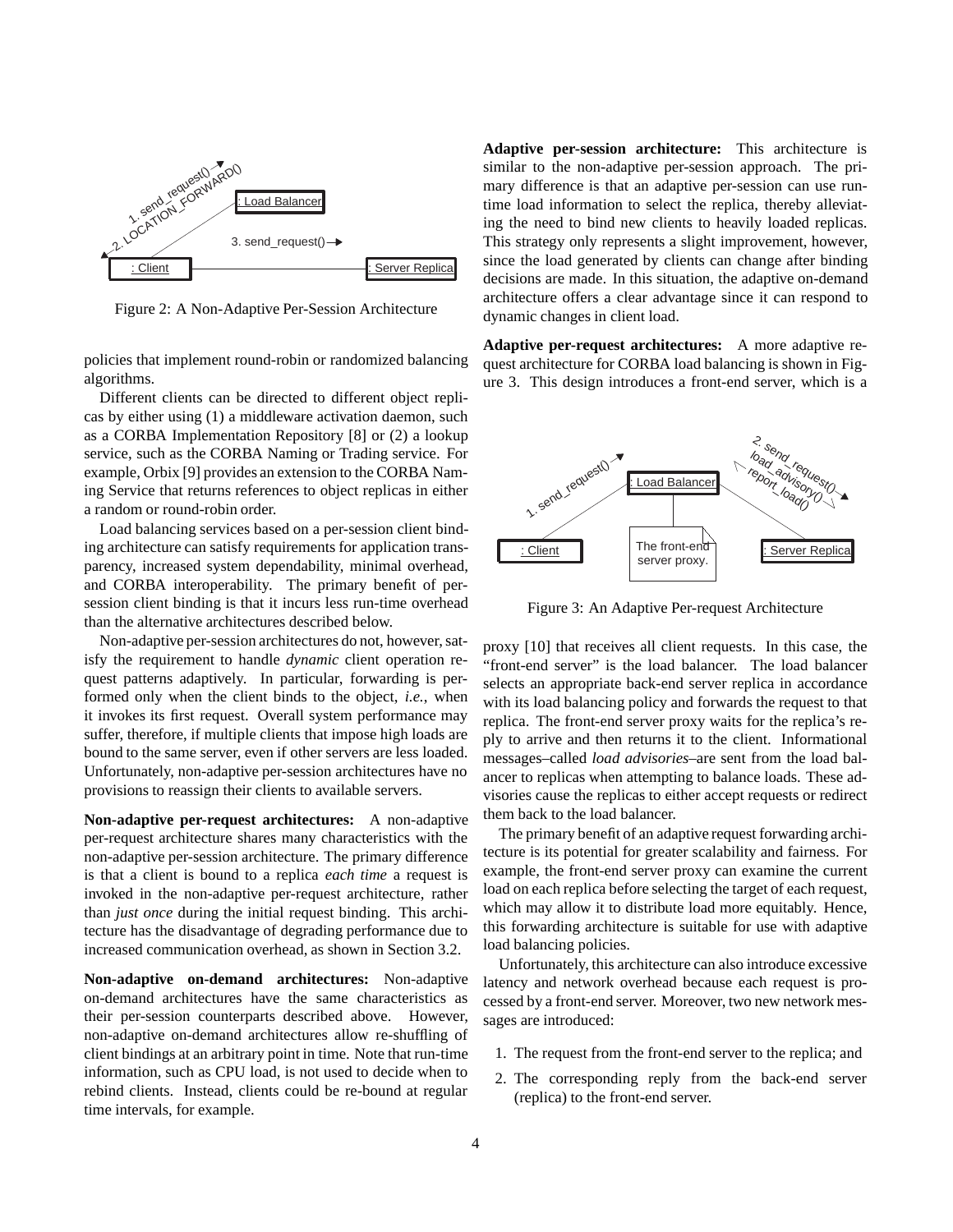In addition, to ensure that the system is scalable and dependable (*e.g.*, no single point of failure), multiple intermediate servers may be required. This configuration in turn requires complex algorithms that propagate the current load information to all front-end servers. It also requires a mechanism to assign clients to the correct front-end server. In a sense, therefore, the load balancing problem must be solved both for backend *and* front-end servers, which complicates system design and implementation.

**Adaptive on-demand architecture:** This architecture is the primary focus of the remainder of this paper. As shown in Figure 4, clients receive an object reference to the load balancer



Figure 4: An Adaptive On-Demand Architecture

initially. Using CORBA's standard LOCATION FORWARD mechanism, the load balancer can redirect the initial client request to the appropriate target server replica. CORBA clients will continue to use the new object reference obtained as part of the LOCATION FORWARD message to communicate with this replica directly until they are redirected again or finish their conversation.

Unlike the non-adaptive architectures described earlier, adaptive load balancers that forward requests on-demand can monitor replica load continuously. Using this load information and the policies specified by an application, a load balancer can determine how equitably the load is distributed. When load becomes unbalanced, the load balancer can communicate with one or more replicas and request them to use the standard CORBA LOCATION FORWARD mechanism to redirect subsequent clients back to the load balancer. The load balancer will then redirect the client to a less loaded replica. Upon receipt of a LOCATION FORWARD message, a standard CORBA client ORB re-contacts the load balancer, which then redirects the client transparently to a less heavily loaded replica.

Using this architecture, the overall distributed object computing system can (1) recover from unequitable client/replica bindings while (2) amortizing the additional network and processing overhead over multiple requests. This strategy requires minimal changes to the application initialization code and no changes to the object implementations (servants) themselves.

The primary drawback with adaptive on-demand architectures is that server replicas must be prepared to receive messages from a load balancer and redirect clients to that load balancer. Although the required changes do not affect application logic, application developers must modify a server's initialization and activation components to respond to the load advisory messages mentioned above.

It is possible to overcome some drawbacks of adaptive on-demand load balancers, however, by applying standard CORBA portable interceptors [11]. Likewise, implementations based on the patterns [12] in the CORBA Component Model (CCM) [13] can implement load balancing without requiring changes to application code. In the CCM, a *container* is responsible for configuring the portable object adapter (POA) [5] that manages a component. Thus, TAO's adaptive on-demand load balancer just requires enhancing standard CCM containers so they support load balancing, without incurring other changes to application code.

# **3 Performance Results**

For load balancing to improve the overall performance of CORBA-based systems significantly, the load balancing service must incur minimal overhead. A key contribution of TAO's load balancing service is that it increases overall system throughput by distributing requests across multiple back-end servers (replicas) without increasing round-trip latency and jitter significantly.

This section describes the design and results of several experiments we performed to measure the benefits of TAO's load balancing strategy empirically, as well as to demonstrate the limitations with the alternative load balancing strategies outlined in Section 2. The first set of experiments in Section 3.2 show the amount of overhead incurred by the request forwarding architectures described in this paper. The second set of experiments in Section 3.3 demonstrate how TAO's load balancer can maintain balanced loads dynamically *and* efficiently, whereas alternative load balancing strategies cannot.

#### **3.1 Hardware/Software Benchmarking Platform**

Benchmarks performed for this paper were run using three 733 MHz dual CPU Intel Pentium III workstations, and one 400 MHz quad CPU Intel Pentium II Xeon workstation, all running Debian GNU/Linux "potato" (GLIBC 2.1), with Linux kernel version 2.2.16. GNU/Linux is an open-source operating system that supports kernel-level multi-tasking, multi-threading, and symmetric multiprocessing. All workstations are connected through a 100 Mbps ethernet switch. This testbed is depicted in Figure 5. All benchmarks were run in the POSIX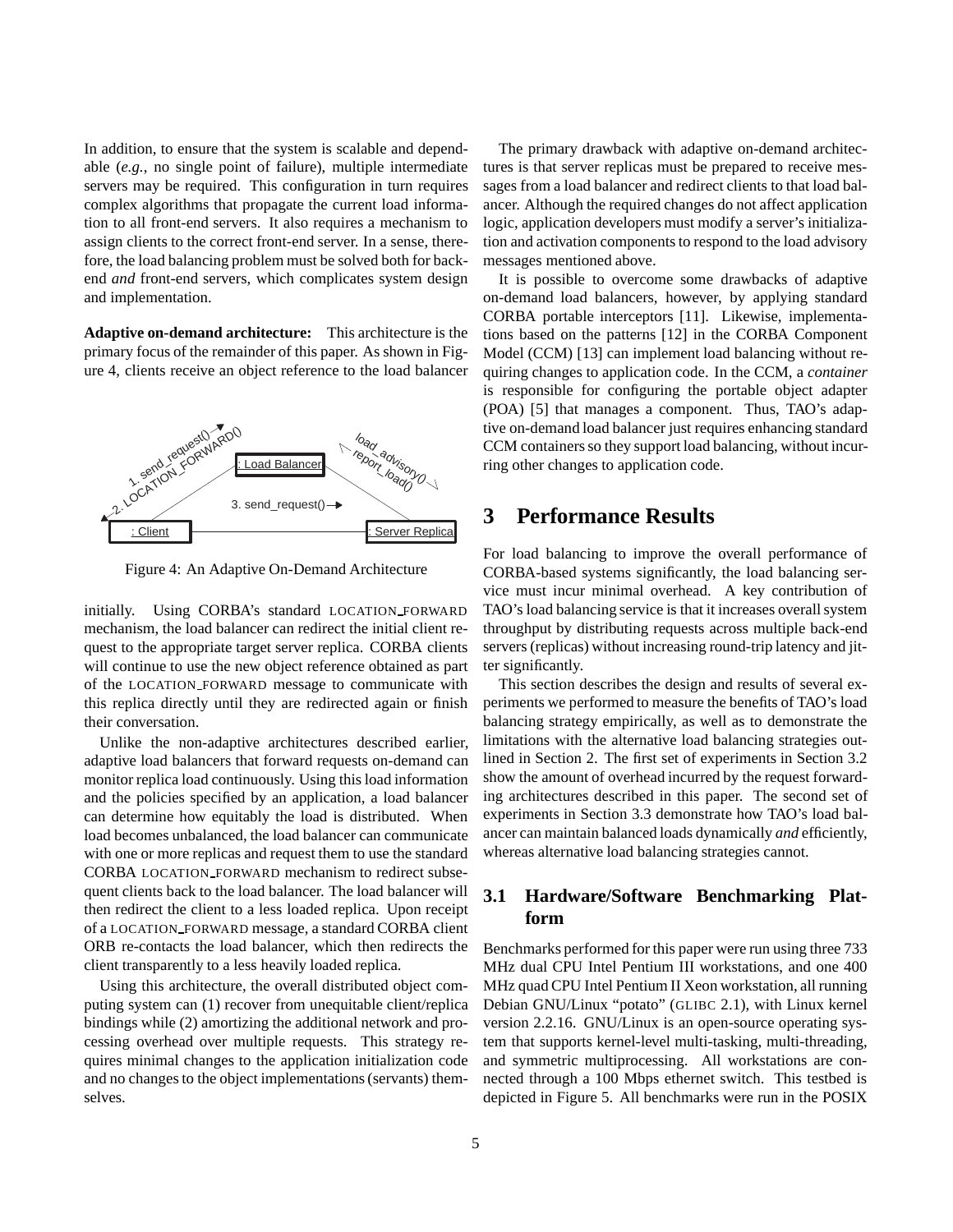

Figure 5: Load Balancing Experiment Testbed

real-time thread scheduling class [14]. This scheduling class enhances the integrity of our results by ensuring the threads created during the experiment were not preempted arbitrarily during their execution.

The core CORBA benchmarking software is based on the "Latency" performance test distributed with the TAO opensource software release.<sup>3</sup> Figure 1 illustrates the basic design of this performance test. All benchmarks use one of the following variations of the Latency test:

**1. Classic Latency test:** In this benchmark, we use highresolution OS timers to measure the throughput, latency, and jitter of requests made on an instance of a CORBA object that verifies a given integer is prime. Prime number factorization provides a suitable workload for our load balancing tests since each operation runs for a relatively long time. In addition, it is a stateless service that shields the results from transitional effects that would otherwise occur when transferring state between load balanced stateful replicas.

**2. Latency test with non-adaptive per-request load balancing strategy:** This variant of Latency test was designed to demonstrate the performance and scalability of *optimal* load balancing using per-request forwarding as the underlying request forwarding architecture. This variant added a specialized "forwarding server" to the test, whose sole purpose was to forward requests to a target server at the fastest possible rate. No changes were made to the client.

**3. Latency test with TAO's adaptive on-demand load balancing strategy:** This variant of the Latency test added support for TAO's adaptive on-demand load balancer to the classic Latency test. The Latency test client code remained unchanged, thereby preserving client transparency. This variant quantified the performance and scalability impact of TAO's adaptive on-demand load balancer.

### **3.2 Benchmarking the Overhead of Load Balancing Mechanisms**

These benchmarks measure the degree of end-to-end overhead incurred by adding load balancing to CORBA applications.

**Overhead measurement technique:** The overhead experiments presented in this paper compute the throughput, latency, and jitter incurred to communicate between a single-threaded client and a single-threaded server (*i.e.*, one replica) using the following four request forwarding architectures:

**1. No load balancing:** To establish a performance baseline without load balancing, the Latency performance test was first run between a single-threaded client and a singlethreaded server (one replica) residing on separate workstations. These results reflect the baseline performance of a TAO client/server application.

**2. A non-adaptive per-session client binding architecture:** We then configured TAO's load balancer to use the non-adaptive per-session load balancing strategy when balancing loads on a Latency test server. We did this by simply adding the registration code to the Latency test server implementation, which causes the replica to register itself with the load balancer so that it can be load balanced. No changes to the core Latency test implementation were made. Since the replica sends no feedback to the load balancer, this benchmark establishes a baseline for the best performance achievable by a load balancer that utilizes a per-session client binding granularity.

**3. A non-adaptive per-request client binding architecture:** Next, we added a specialized non-adaptive per-request "forwarding server" to the original Latency test. This server just forwards client requests to an unmodified backend server. The forwarding server resided on a different machine than either the client or backend server, which themselves each ran on separate workstations. Since the forwarding server is essentially a lightweight load balancer, this benchmark provides a baseline for the best performance achievable by a load balancer using a per-request client binding granularity.

**4. An adaptive on-demand client binding architecture:** Finally, TAO's adaptive on-demand client binding granularity was included in the experiment, which reacts to the current load on the Latency test server. TAO's load balancer, the client, and the server each ran on separate workstations, *i.e.*, three workstations were involved in this benchmark. No

 $3$ See \$TAO\_ROOT/performance-tests/Latency/ in the TAO release for the source code of this benchmark.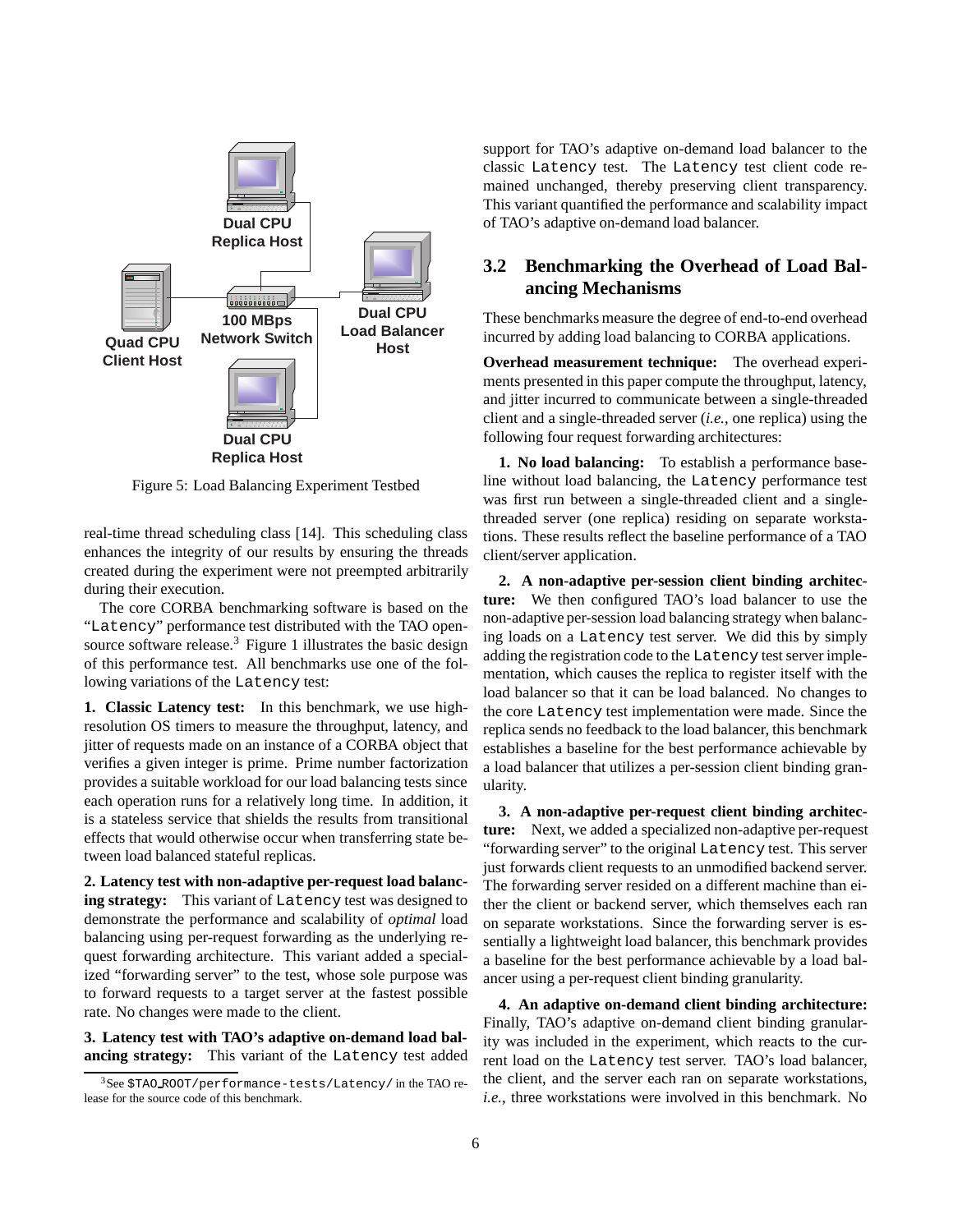changes were made to the client portion of the Latency test, nor were any substantial changes made to the core servant implementation.

**Overhead benchmark results:** The results illustrated in Figure 6 quantify the latency imposed by adding load



Figure 6: Load Balancing Latency Overhead

balancing–specifically request forwarding–to the Latency performance test. All overhead benchmarks were run with 200,000 iterations. As shown in this figure, a non-adaptive per-session approach imposes essentially no latency overhead to the classic Latency test. In contrast, the non-adaptive per-request approach more than doubles the average latency. TAO's adaptive on-demand approach adds little latency. The slight increase in latency incurred by TAO's approach is caused by

- The additional processing resources the load monitor needs to perform load monitoring; and
- The resources used when sending periodic load reports to the load balancer, *i.e.*, "push-based" load monitoring.

These results clearly show that it is possible to minimize latency overhead, yet still provide adaptive load balancing. As shown in Figure 6, the jitter did not change appreciably between each of the test cases, which illustrates that load balancing hardly affects the time required for client requests to complete.

Figure 7 shows how the average throughput differs between each load balancing strategy. Again, only one client and one server were used for this experiment. Not surprisingly, the throughput remained basically unchanged for the non-adaptive per-session approach since only one out of 200,000 requests was forwarded. The remaining requests were all sent to directly to the server, *i.e.*, all requests were running at their maximum speed.



Figure 7: Load Balancing Throughput Overhead

Figure 7 illustrates that throughput decreases dramatically in the per-request strategy due to the fact that it (1) forwards requests on behalf of the client and (2) forwards replies received from the replica to the client, thereby doubling the communication required to complete a request. This architecture is clearly not suitable for throughput-sensitive applications.

In contrast, the throughput in TAO's load balancing approach only decreased slightly with respect to the case where no load balancing was performed. The slight decrease in throughput can be attributed to the same factors that caused the slight in increase in latency described above, *i.e.*, (1) additional resources used by the load monitor and (2) the communication between the load balancer and the load monitor.

#### **3.3 Load Balancing Strategy Effectiveness**

The following set of benchmarks quantify how effective each load balancing strategy is at maintaining balanced load across a given set of replicas. First, the effectiveness of the nonadaptive per-session load balancing strategy is shown. Next, the effectiveness of the adaptive on-demand strategy employed by TAO is illustrated. In all cases, we used the Latency test from the overhead benchmarks in Section 3.2 for the experiments.

**Effectiveness measurement technique:** The goal of this benchmark was to overload certain replicas in a group and then measure how different load balancing strategies handled the imbalanced loads. We hypothesized that loads across replicas should remain imbalanced when using non-adaptive persession load balancing strategies. Conversely, when using adaptive load balancing strategies, such as TAO's adaptive load balancing strategy, loads across replicas should be balanced shortly after imbalances are detected.

To create this situation, four Latency test server replicas– each with a dedicated CPU–were registered with TAO's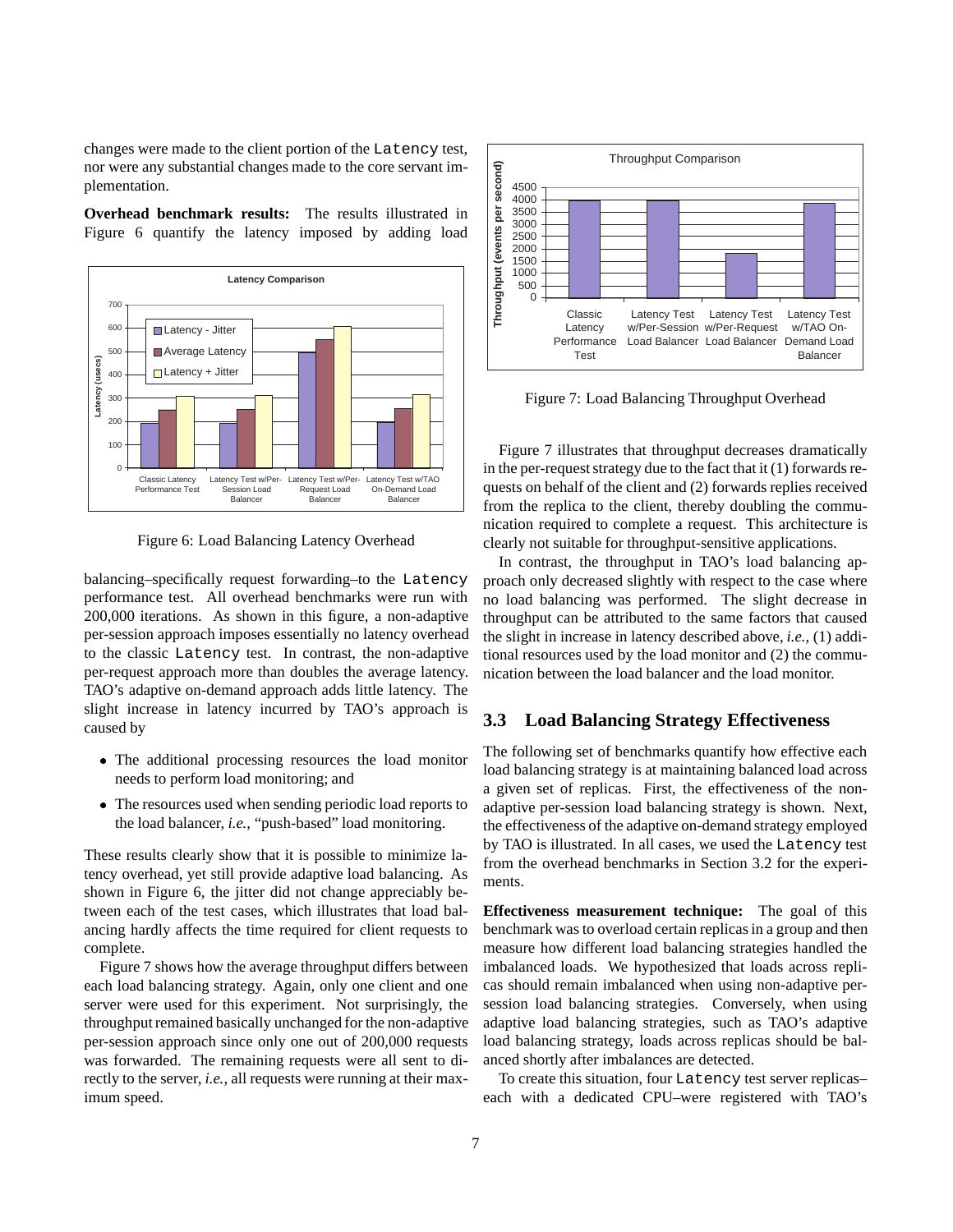load balancer during each effectiveness experiment. Eight Latency test clients were then launched. Half the clients issued requests at a higher rate than the other half. For example, the first client issued requests at a rate of ten requests per-second, the second client issued requests at a rate of five requests per-second, the third at ten requests per-second, etc. The actual load was not important for this set of experiments. Instead, it was the *relative* load on each replica that was important, *i.e.*, a well balanced set of replicas should have relatively similar loads, regardless of the actual values of the load.

**Effectiveness benchmark results:** The results of the effectiveness tests are described below.

 **Non-adaptive per-session load balancing effectiveness:** For this experiment, TAO's load balancer was configured to use its *round-robin* load balancing strategy. This strategy does not perform any analysis on reported loads, but simply forwards client requests to a given replica. The client then continues to issue requests to the same replica over the lifetime of that replica. The load balancer thus applies the *non-adaptive per-session* strategy, *i.e.*, it is only involved during the initial client request.

Figure 8 illustrates the loads incurred on each of the Latency server replicas using non-adaptive per-session load



Figure 8: Effectiveness of Non-Adaptive Per-Session Load Balancing

balancing. The results quantify the degree to which loads across replicas become unbalanced by using this strategy. Since there is no feedback loop between the replicas and the load balancer, it is not possible to shift load from highly loaded replicas to less heavily loaded replicas.

Note that two of the replicas (3 and 4) had the same load. The line representing the load on replica 3 is obscured by the line representing the load on replica 4. In addition, note that the same number of iterations were issued by each client. Since some clients issued requests at a faster rate (10 Hz), however, those clients completed their execution before the clients with the lower request rates (5 Hz). This difference in request rate accounts for the sudden drop in load half way before the slower (*i.e.*, low load) clients completed their execution.

 **TAO's adaptive load balancing strategy effectiveness:** This test demonstrated the benefits of an adaptive load balancing strategy. Therefore, we increased the load imposed by each client and increased the number of iterations from 200,000 to 750,000. Four clients running at 100 Hz and another four running at 50 Hz were started and ended simultaneously.

Client request rates were increased to exaggerate load imbalance and to make the load balancing more obvious as it progresses. It was necessary to increase the number of iterations in this experiment because of the higher client request rates. If the number of iterations were capped at the 200,000 used in the overhead experiments in Section 3.2 this experiment could have ended before loads across the replicas were balanced.

As Figure 9 illustrates, the loads across all four replicas fluc-



Figure 9: Effectiveness of Adaptive On-Demand Load Balancing

tuated for a short period of time until an equilibrium load of 150 Hz was reached.<sup>4</sup> The initial load fluctuations result from the load balancer periodically rebinding clients to less loaded replicas. By the time a given rebind completed, the replica load had become imbalanced, at which point the client was rebound to another replica. These initial fluctuations are typical of the adaptive load balancing hazards.

<sup>&</sup>lt;sup>4</sup>The 150 Hz equilibrium load corresponds to one 100 Hz client and one 50 Hz client on each of the four replicas.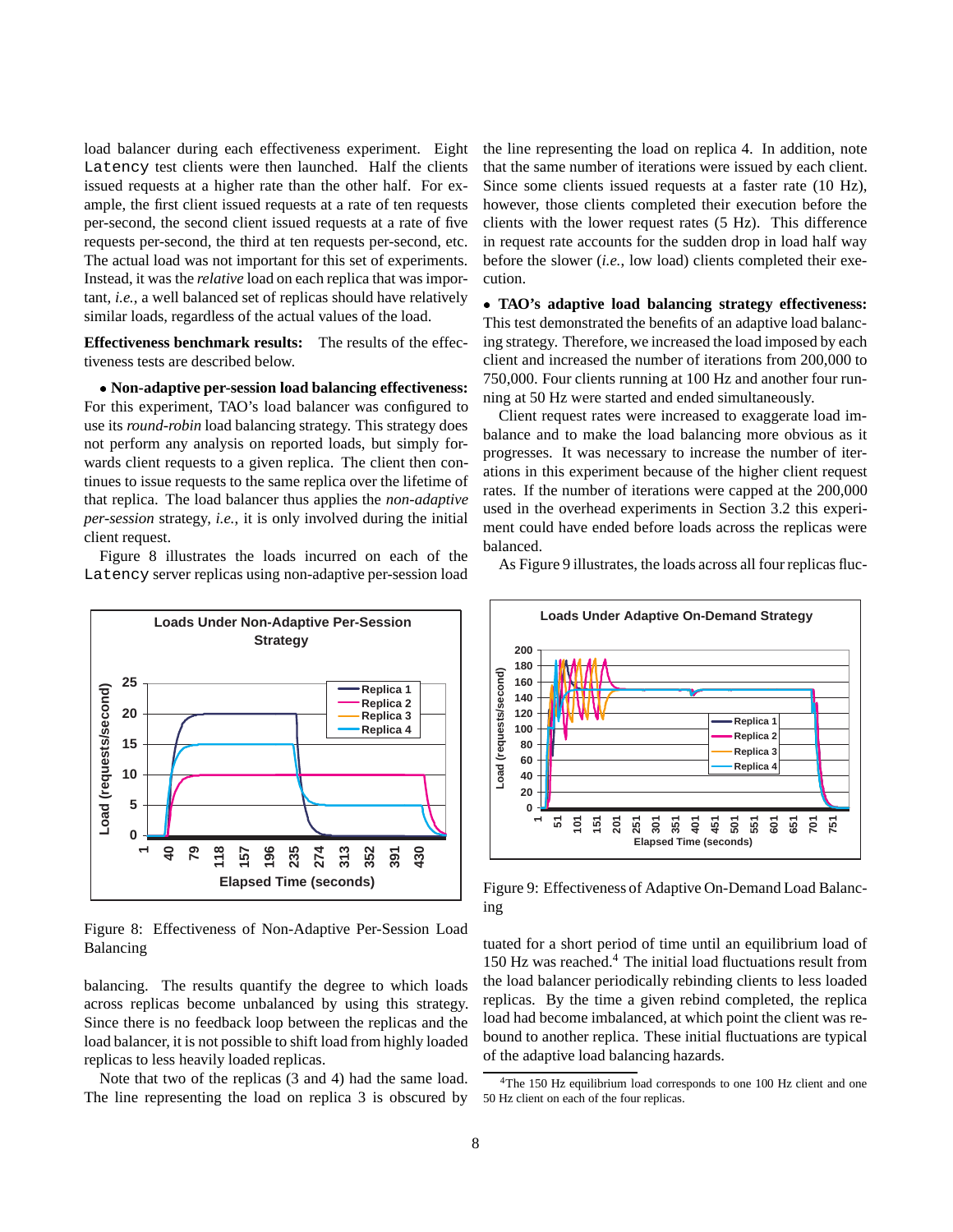The load balancer required several iterations to balance the loads across the replicas, *i.e.*, to stabilize. Had it not been for the dampening built into TAO's adaptive on-demand load balancing strategy, it is likely that replica loads would have oscillated for the duration of the experiment. Dampening prevents the load balancer from basing its decisions on instantaneous replica loads, and to use average loads instead.

It is instructive to compare the results in Figure 9 to the non-adaptive per-session load balancing architecture results in Figure 8. Loads in the non-adaptive approach remained imbalanced. Using the adaptive on-demand approach, the overhead is minimized *and* loads remain balanced.

After it was obvious that the loads were balanced, *i.e.*, equilibrium was reached, the experiment was terminated. This accounts for the uniform drops in load depicted in Figure 9. Contrast this to the non-uniform drops in load that occured in the overhead experiments in Section 3.2, where clients were allowed to complete all iterations. In both cases, the number of iterations is less important than the fact that the iterations were executed to (1) illustrate the effects of load balancing and (2) ensure that the overall results were not subject to transient effects, such as periodic execution of operating system tasks.

The actual time required to reach the equilibrium load depends greatly on the load balancing strategy. The example above was based on a *minimum dispersion* strategy, which ensures that load differences fall within a certain tolerance, *i.e.*, it attempts to ensure that the average difference in load between each replica is minimized. A more sophisticated adaptive load balancing strategy could have been employed to improve the time to reach equilibrium. Regardless of the complexity of the adaptive load balancing strategy, these results show that adaptive load balancing strategies can maintain balanced loads across a given set of replicas.

## **4 Related Work**

This section outlines related research on load balancing and describes how it compares and contrasts to our work on TAO's load balancing service. We first compare our middlewarebased load balancing strategies with work at other levels of abstractions. Next, we describe how our work compares with other research on CORBA-based load balancing.

#### **4.1 Related Research on Load Balancing**

As discussed in Section 1, load balancing mechanisms have been implemented at various levels, such as in the network, OS, and middleware. Some implementations, such as the Condor [15] and Beowulf [16] clustering systems combine aspects from multiple levels. This paper focuses primarily on middleware-based load balancing, but many concepts and patterns used in middleware-based load balancing also apply to network-based and OS-based load balancing, as described below.

**Network-based load balancing:** Network-based load balancing implementations often make decisions based on the frequency with which a given location is accessed. The decision of where to service a request can be made at various stages along the path to its destination. For example, a router or DNS server could decide where to send a request.

Network-based load balancing has the disadvantage that load balancing decisions are based solely on the request target, which hampers flexibility greatly. However, recent developments in network-based load balancing do take advantage of request content. These hybrid implementations [1] provide finer-grained load analysis, which can improve load balancing decisions. Nevertheless, the choice of metric used in load balancing decisions is still restricted to the frequency with which a given target is accessed.

Unfortunately, frequency alone is not always an adequate load metric since some requests may incur large loads on the target host, *e.g.*, when Web servers process CGI requests. When combined with load balancing decisions based solely on target access frequency, the increased loads from such requests can degrade overall system performance. It is possible to analyze the content of each request to determine if it is a "high load" request, but this requires *a priori* knowledge of the requests behavior, which may not be feasible in many distributed computing systems.

**OS-based load balancing:** Some distributed operating systems, such as Chorus [17], can distribute processes transparently across remote OS endsystem nodes. Tools, such as GNU Queue [18], run a service that allows a user to run remote processes as if they were run on the local machine, *i.e.*, essentially transparently. Load balancing performed at this level has the advantage that it can be implemented transparently to applications. When loads are too high at their current location, running applications can be migrated to other nodes relatively transparently. As with the network-based architecture, however, load balancing at this level makes it hard to choose which metric to use when deciding where to move processes since application-level metrics and policies are not available at this level.

**Middleware-based load balancing:** Middleware-based load balancing implementations reside between the application and the OS/network. Middleware shields the application from tedious and error-prone low-level OS complexities, while also providing a powerful interface to make load balancing at this level as transparent as possible, if not completely transparent. Moreover, middleware can be implemented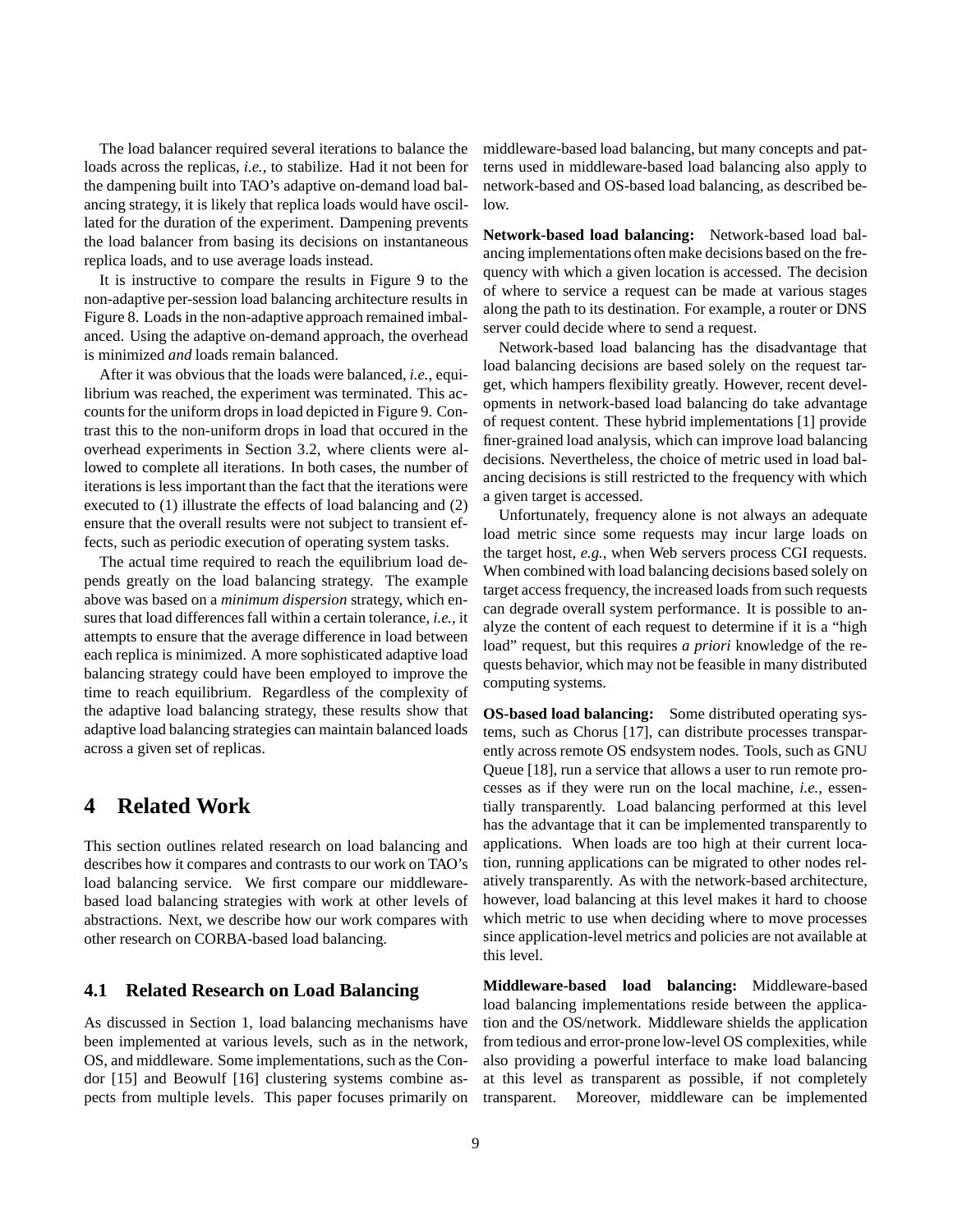with sufficient flexibility to overcome the disadvantages in network-based and OS-based load balancing architectures.

CORBA is a prime example of a technology that provides the following capabilities needed to implement an effective load balancing service:

- Application developers can customize how their system is load balanced without being restricted by the limited– and often hard-coded–metrics available in network-based and OS-based load balancing.
- Applications can select at run-time the metric(s) used in load balancing decisions.
- New metrics can also be defined with relative ease by separating interface from implementation, *i.e.*, exposing a consistent interface for each implementation. For example, a load monitoring component can be implemented for a specific load metric, yet keep the load balancing service load metric neutral.

Moreover, a middleware-based load balancing service can be used in conjunction with network- and OS-based load balancing facilities, which supports some interesting load balancing combinations. For example, if an application just needs to balance load based on request frequency a middleware-based load balancer can delegate load balancing tasks to the network or OS layers. Conversely, the middleware-based load balancer itself could be load balanced at the network or OS level, thereby providing additional network/host resources for use by the middleware-based load balancer and other applications.

Other examples of middleware-based load balancing include some Web server implementations. Web servers can forward HTTP requests [19] to any one of a number hosts that replicate the target web page. Overall throughput can be increased using any of the load balancing approaches detailed in this paper. The key is that the web server performs the HTTP request load balancing.

The CORBA-based load balancing concepts detailed in this paper are generally applicable to other middleware implementations, such as COM+ [20]. In fact, a middlewarebased load balancing service called *Component Load Balancing* (CLB) [21] is available from Microsoft for COM+ applications.

### **4.2 Related Work on CORBA-based Load Balancing**

CORBA load balancing can be implemented at several levels in the OMG reference architecture, such as the following:

**ORB-level:** Load balancing can be implemented inside the ORB itself. For example, a load balancing implementation can

take direct advantage of request invocation information available within the POA when it makes load balancing decisions. Moreover, middleware resources used by each object can also be monitored directly via this design, as described in [22]. For example, Inprise's VisiBroker implements a similar strategy, where Visibroker's object adapter [23] creates object references that point to Visibroker's Implementation Repository, called the OSAgent, that plays both the role of an activation daemon and a load balancer.

ORB-level techniques have the advantage that the amount of indirection involved when balancing loads can be reduced because load balancing mechanisms are closely coupled with the ORB *e.g.*, the length of communication paths is shortened. However, ORB-level load balancing has the disadvantage that it requires modifications to the ORB itself. Unless or until such modifications are adopted by the OMG, they will be proprietary, which reduces their portability and interoperability. Therefore, TAO's load balancing service does not rely on ORB-level extensions or non-standard features.

TAO's load balancing service does not require any modifications to the ORB core or object adapter. Instead, it takes advantage of standard mechanisms in CORBA 2.X to implement adaptive load balancing. Like the Visibroker implementation and the strategies described in [22], TAO's approach is transparent to clients. Unlike the ORB-based approaches, however, our implementation only uses standard CORBA features. Thus, it can be ported to any  $C_{++}$  CORBA ORB that implements the CORBA 2.2 or newer specification.

**Service-level:** Load balancing can also be implemented as a CORBA service. For example, the research reported in [24] extends the CORBA Event Service to support both load balancing and fault tolerance. Their system builds a hierarchy of *event channels* that fan out from event source *suppliers* to the event sink *consumers*. Each event consumer is assigned to a different leaf in the event channel hierarchy, and both fixed and adaptive load balancing is performed to distribute consumers evenly. In contrast, TAO's load balancing service can be used for application defined objects, as well as event services.

Various commercial CORBA implementations also provide service-level load balancing. For example, IONA's Orbix [25] can perform load balancing using the CORBA Naming Service. Different replicas are returned to different clients when they resolve an object. This design represents a typical nonadaptive per-session load balancer, which suffers from the disadvantages described in Section 2. BEA's WebLogic [26] uses a per-request load balancing strategy, also described in Section 2. In contrast, TAO's load balancing service does not incur the per-request network overhead of the BEA strategy, yet can still adapt to dynamic changes in the load, unlike Orbix's load balancing service.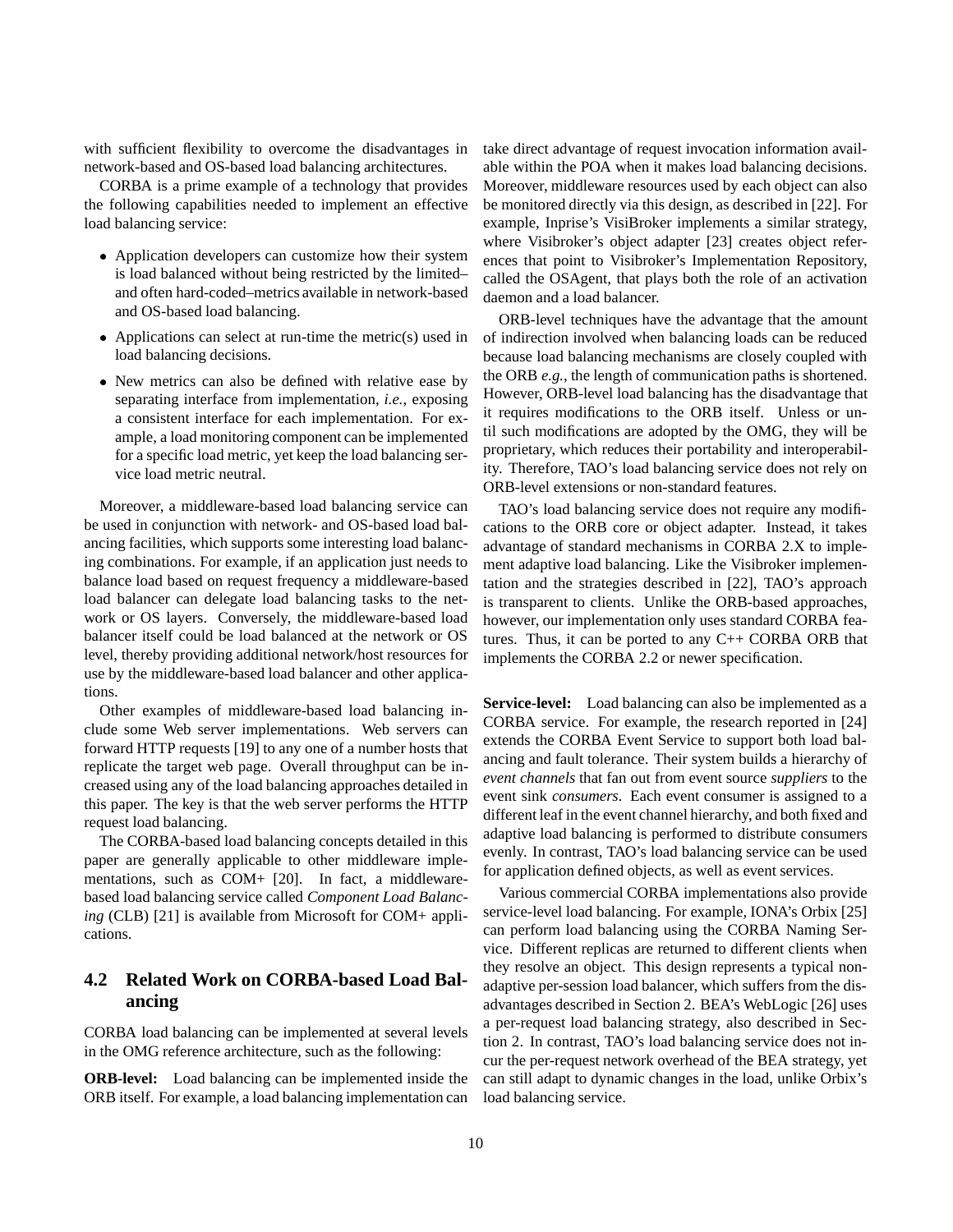### **5 Concluding Remarks**

As network-centric computing becomes more pervasive and applications become more distributed, the demand for greater scalability and dependability is increasing. Distributed system scalability can degrade significantly, however, when servers become overloaded by the volume of client requests. To alleviate such bottlenecks, load balancing mechanisms can be used to distribute system load across object replicas residing on multiple servers.

Load can be balanced at several levels, including the network, OS, and middleware. Network-based and OS-based load balancing architectures suffer from several limitations:

- The lack of flexibility arises from the inability to support *application-defined* metrics at run-time when making load balancing decisions.
- The lack of adaptability occurs due to the absence of load-related feedback from a given set of replicas, as well as the inability to control if and when a given replica should accept additional requests.

Thus, middleware-based load balancing architectures– particularly those based on standard CORBA–have been devised to overcome the limitations with network-based and OS-based load balancing mechanisms outlined above.

This paper illustrates the performance of adaptive middleware-based load balancing mechanisms developed using the standard CORBA features provided by the TAO ORB [27]. Though CORBA provides solutions for many distributed system challenges, such as predictability, security, transactions, and fault tolerance, it still lacks standard solutions to tackle other important challenges faced by distributed systems architects and developers. Chief among those missing facilities are load balancing, state caching, and state replication.

The CORBA-based load balancing service provided by TAO fills part of this gap by allowing distributed applications to be load balanced adaptively and efficiently. This service increases overall system throughput by distributing requests across multiple back-end server replicas without increasing round-trip latency substantially or assuming predictable, or homogeneous loads. As a result, developers can concentrate on their core application behavior, rather than wrestling with complex infrastructure mechanisms needed to make their application distributed, scalable, and dependable.

TAO and TAO's load balancing service have been applied to a wide range of distributed applications, including many telecommunication systems, aerospace/military systems, online trading systems, medical systems, and manufacturing process control systems. All the source code, examples, and documentation for TAO, its load balancing service,

and its other CORBA services is freely available from URL http://www.cs.wustl.edu/~schmidt/TAO.html. A paper describing the design of TAO's load balancing service appears in [28].

### **References**

- [1] E. Johnson and ArrowPoint Communications, "A Comparative Analysis of Web Switching Architectures." http://www.arrowpoint.com/solutions/white papers/ws archv6.html, 1998.
- [2] G. Coulouris, J. Dollimore, and T. Kindberg, *Distributed Systems: Concepts and Design*. Harlow, England: Pearson Education Limited, 2001.
- [3] F. Douglis and J. Ousterhout, "Process Migration in the Sprite Operating System," in *Proceedings of the* <sup>7</sup>th *International Conference on Distributed Computing Systems*, (Berlin, West Germany), pp. 18–25, IEEE, Sept. 1987.
- [4] Object Management Group, *The Common Object Request Broker: Architecture and Specification*, 2.4 ed., Oct. 2000.
- [5] M. Henning and S. Vinoski, *Advanced CORBA Programming With C++*. Addison-Wesley Longman, 1999.
- [6] E. Gamma, R. Helm, R. Johnson, and J. Vlissides, *Design Patterns: Elements of Reusable Object-Oriented Software*. Reading, MA: Addison-Wesley, 1995.
- [7] N. Pryce, "Abstract Session," in *Pattern Languages of Program Design* (B. Foote, N. Harrison, and H. Rohnert, eds.), Reading, MA: Addison-Wesley, 1999.
- [8] M. Henning, "Binding, Migration, and Scalability in CORBA," *Communications of the ACM special issue on CORBA*, vol. 41, Oct. 1998.
- [9] S. Baker, *CORBA Distributed Objects using Orbix*. Addison Wesley Longman, 1997.
- [10] F. Buschmann, R. Meunier, H. Rohnert, P. Sommerlad, and M. Stal, *Pattern-Oriented Software Architecture - A System of Patterns*. Wiley and Sons, 1996.
- [11] Adiron, LLC, *et al.*, *Portable Interceptor Working Draft Joint Revised Submission*. Object Management Group, OMG Document orbos/99-10-01 ed., October 1999.
- [12] D. C. Schmidt, M. Stal, H. Rohnert, and F. Buschmann, *Pattern-Oriented Software Architecture: Patterns for Concurrency and Distributed Objects, Volume 2*. New York, NY: Wiley & Sons, 2000.
- [13] BEA Systems, *et al.*, *CORBA Component Model Joint Revised Submission*. Object Management Group, OMG Document orbos/99-07-01 ed., July 1999.
- [14] Khanna, S., *et al.*, "Realtime Scheduling in SunOS 5.0," in *Proceedings of the USENIX Winter Conference*, pp. 375–390, USENIX Association, 1992.
- [15] J. Basney and M. Livny, "Deploying a High Throughput Computing Cluster," *High Performance Cluster Computing*, vol. 1, May 1999.
- [16] D. Ridge, D. Becker, P. Merkey, and T. Sterling, "Beowulf: Harnessing the Power of Parallelism in a Pile-of-PCs," in *Proceedings, IEEE Aerospace*, IEEE, 1997.
- [17] M. Rozier, V. Abrossimov, F. Armand, I. Boule, M. Gien, M. Guillemont, F. Herrmann, C. Kaiser, S. Langlois, P. Leonard, and W. Neuhauser, "Overview of the CHORUS Distributed Operating Systems," Tech. Rep. CS-TR-90-25, Chorus Systems, 1990.